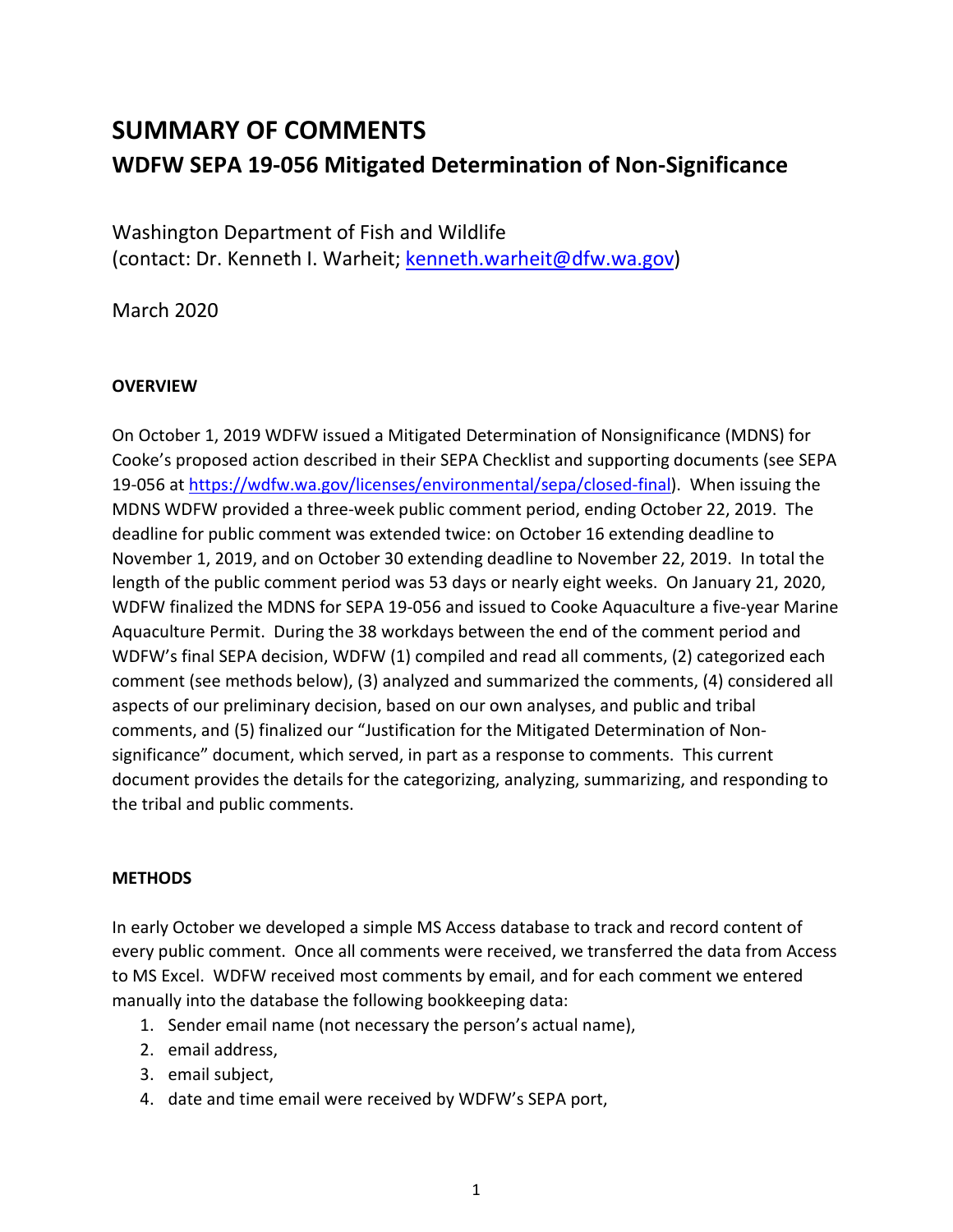- 5. data and time email were uploaded into an accessible directory,
- 6. last and first names of the sender if included in the body of the email,
- 7. a check box if the comment agreed or disagreed with the MDNS,
- 8. the number of days requested for a comment period extension (zero if no extension was requested), and
- 9. a comment field mostly used to track an organization represented by the email sender.

We also recorded manually the following content data:

- 1. The comment's subject or topic categories (see below), and
- 2. checkbox indicating if the comment was substantive. All comments are equally important, but some comments contained citable information and provided more detail than can be summarized easily by subject categories. The comments marked as substantive were reviewed repeatedly when we developed our final SEPA decision and this summary document.

*Subject Categories* – We received over 3500 comments (many duplicates; see below), with some comments containing only one sentence and others over 50 pages of text. To grasp the substance of over 3500 comments required that we expeditiously, but comprehensively summarize the content of each comment. We did this by establishing a series of keywords, phases, and concepts, which were then categorized into 26 subject categories (Table 1). The content of the comments is represented by these categories. Some categories are self-evident and easily identifiable within each comment (e.g., subject category "2017 net-pen failure"), while other categories are more complex and require explanation (e.g., "Ecological"). Every comment was read completely at least once by one individual (Ken Warheit) over a period of two months (mid-October – mid-December 2019). Many comments were read several times. Although having one person only to categorize the comments removed variability in the comment categorization process, we made no attempt to determine if category consistency was strictly maintained over the two-month period. Therefore, there is undoubtedly some variation in how the content of comments were categorized. Nevertheless, this summary should provide a realistic range of the public's concerns with Cooke Aquaculture's proposed aquaculture plan and WDFW's SEPA process.

For a category to be associated with a comment, that comment needs to mention or discuss the keywords or phrases associated with each category. For the most-part, all categories, except "Farm-raised salmon good," were associated with comments that were opposed to open netpen aquaculture or Cooke Aquaculture's Marine Aquaculture application, or disagreed with WDFW's MDNS. The following provides the keywords, phrases, or concepts below the name for each category. Please note, the following are effectively the definitions of the subject categories we used to describe public and tribal comments. The following are not WDFW's conclusions about open net-pen aquaculture in Puget Sound. The subject categories appear below in the same order as in Table 1.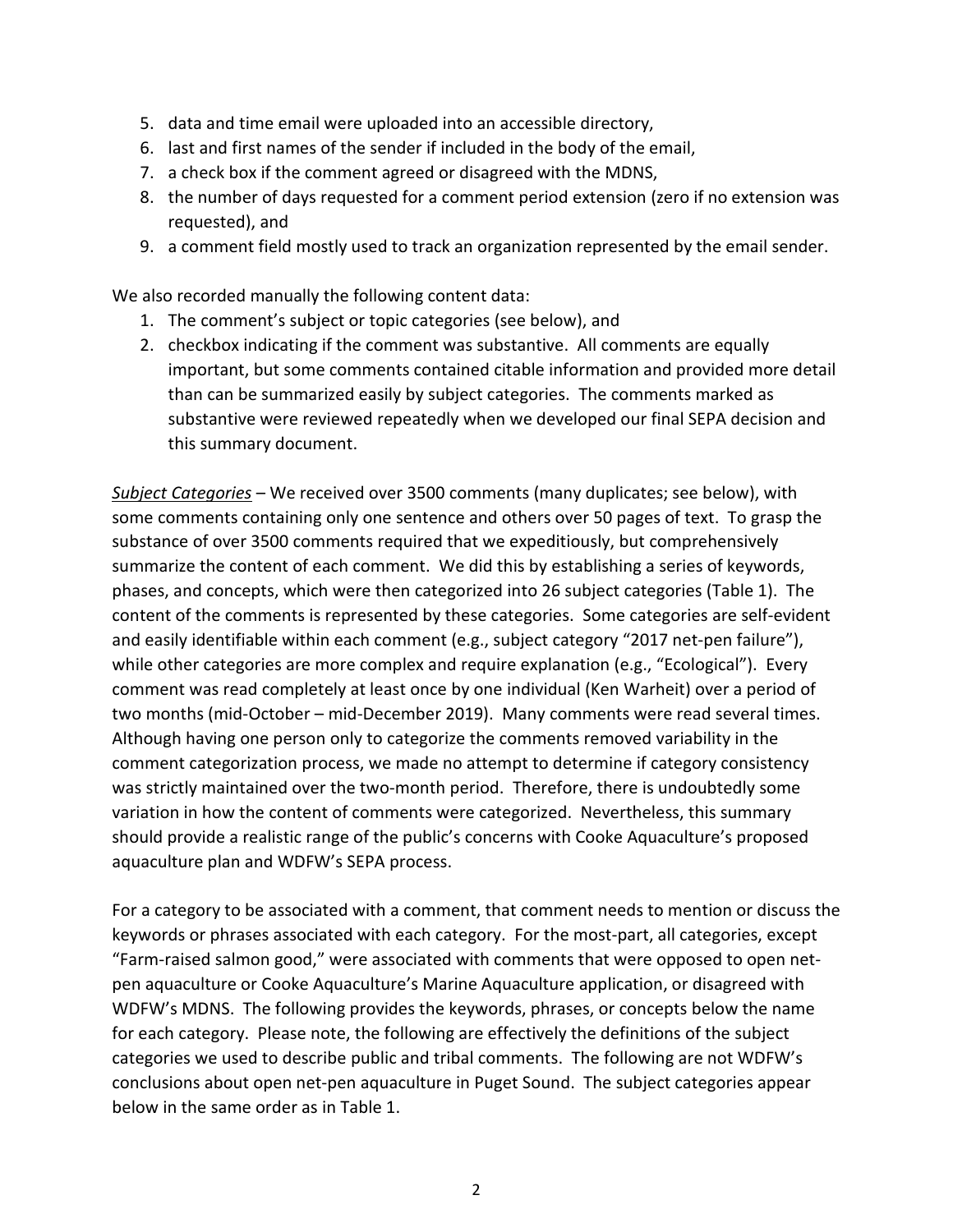- Disease
	- o Pathogen or disease transmission
	- o Microbes: viruses, bacteria, parasites, IHNV, PRV, sea lice
	- o Virulence or pathogenicity
	- o Pathogen evolution
- Pollution
	- o Benthic and water quality concerns
	- o Unconsumed food pellets
	- o Debris and marine plastics
- Cooke Aquaculture
	- o Not reliable, can't be trusted
	- o Careless operations and poor management
	- o Bad partners
	- o Concerned with profit only
	- o Blamed 2017 Cypress #2 net-pen collapse on solar eclipse
- General
	- o Non-specific comments, such as
		- Vote against net-pens or a statement that net-pens are bad
		- Critical comment about WDFW or the people working for WDFW
	- o Request for an extension to the comment period
	- o Non-target but somewhat relevant comment (contrast with "Not Applicable" below), such as
		- Net-pens don't promote fishing opportunities
- Environmental review (EIS)
	- o WDFW needs to retract MDNS, issue a DS, and write an Environmental Impact Statement (EIS)
	- o Basing the MDNS on an outdated 1990 programmatic EIS
- Antibiotics
	- o Large, excessive, or over-use of antibiotics
	- o Concerns about antibiotic resistance
- 2017 net-pen failure
	- o Any mention of the 2017 Cypress #2 net-pen collapse
- Protect native fish
	- o Any statement that net-pen aquaculture will affect negatively individual native fish or their populations
- Ecological
	- o Ecosystem effects and reduction of ecosystem services
	- o Ecological effects on other species predation, competition
	- o Effects on habitats fragile habitats, eelgrass, marine preserves
	- o Marine mammal and bird entanglement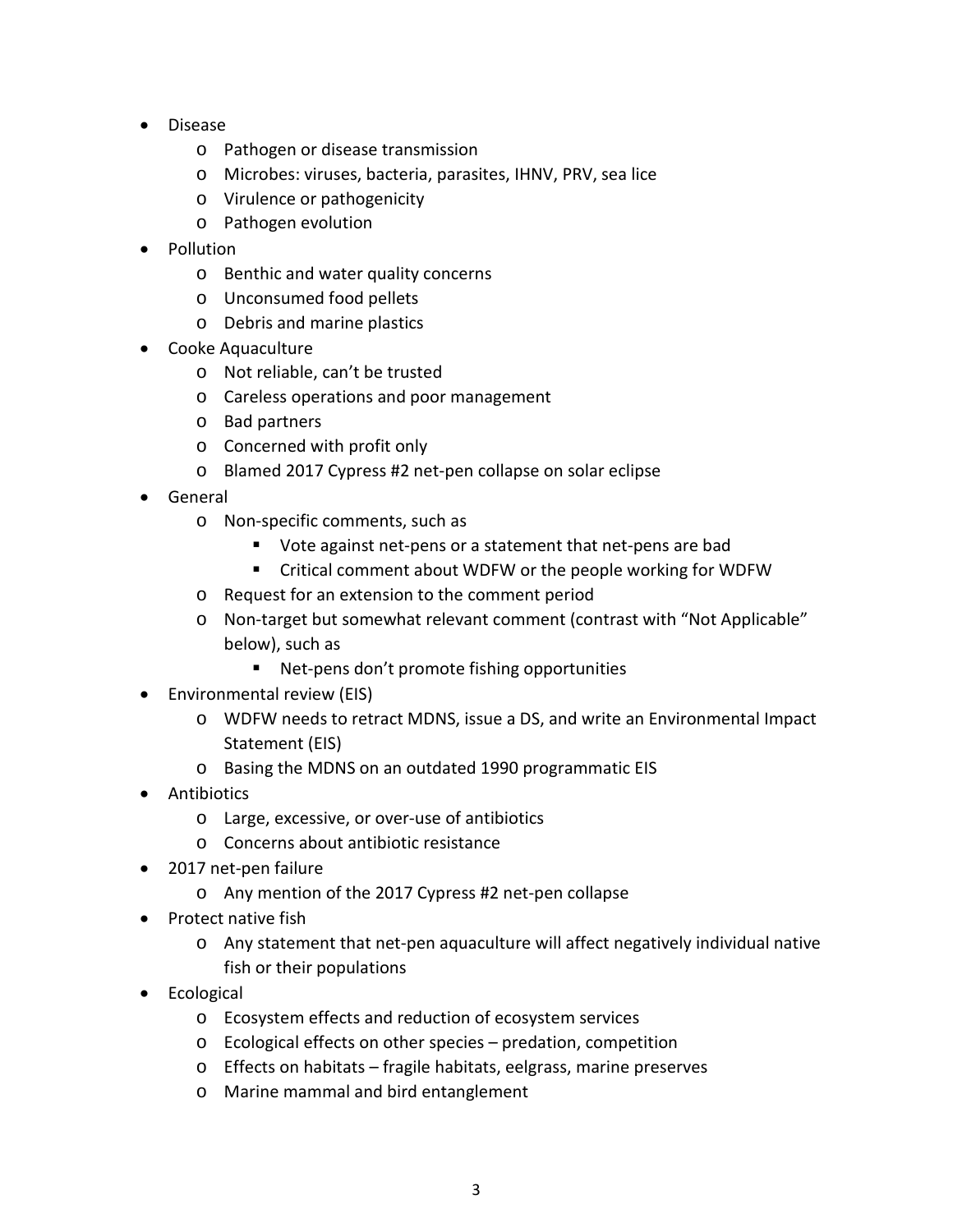- o Fish in net-pens are invasive species
- Infrastructure
	- o Structural integrity of net-pens
	- o Concerns about mooring stability
	- o Large releases and small chronic releases or leakage
	- o Tsunamis
	- o Incorrect design for the environment or not within design specifications
	- o Infrastructure is too old or in disrepair
- Genetic effects
	- o Hybridization with native steelhead
	- o Lower fitness of native steelhead populations
	- o Triploidy error rate
- Orca
	- o Any statement that net-pen aquaculture will affect negatively individual Orca or the Southern Resident population
- Politics
	- o Affects existing litigation (with and without specifying the specific litigation)
	- o Coastal community concerns
	- o Local regulation
	- o State is making money from granting permit
	- o Governor stated no new net-pens
	- o Violates new law (new law interpreted as sunsetting all marine finfish aquaculture)
	- o Violates the vote of the people (no statement as to where or when the vote occurred)
	- o WDFW fast-track avoiding public review
	- o WDFW pandering to Cooke stockholders
	- o Industry influences state
	- o Triploid fish are not native (violates new state law)
- Bioengineered
	- o All-female triploid fish labeled as bioengineered
	- o Fish are genetically modified (GMOs)
- Land-based
	- o All finfish aquaculture should be moved to land-based upland environments
- Commons
	- o Commercial use of the commons without appropriate compensation
	- o Commons should not be used for private profit
	- o Net-pens not in the public interest
- Farm-raised salmon good
	- o Demand for farm-raised salmon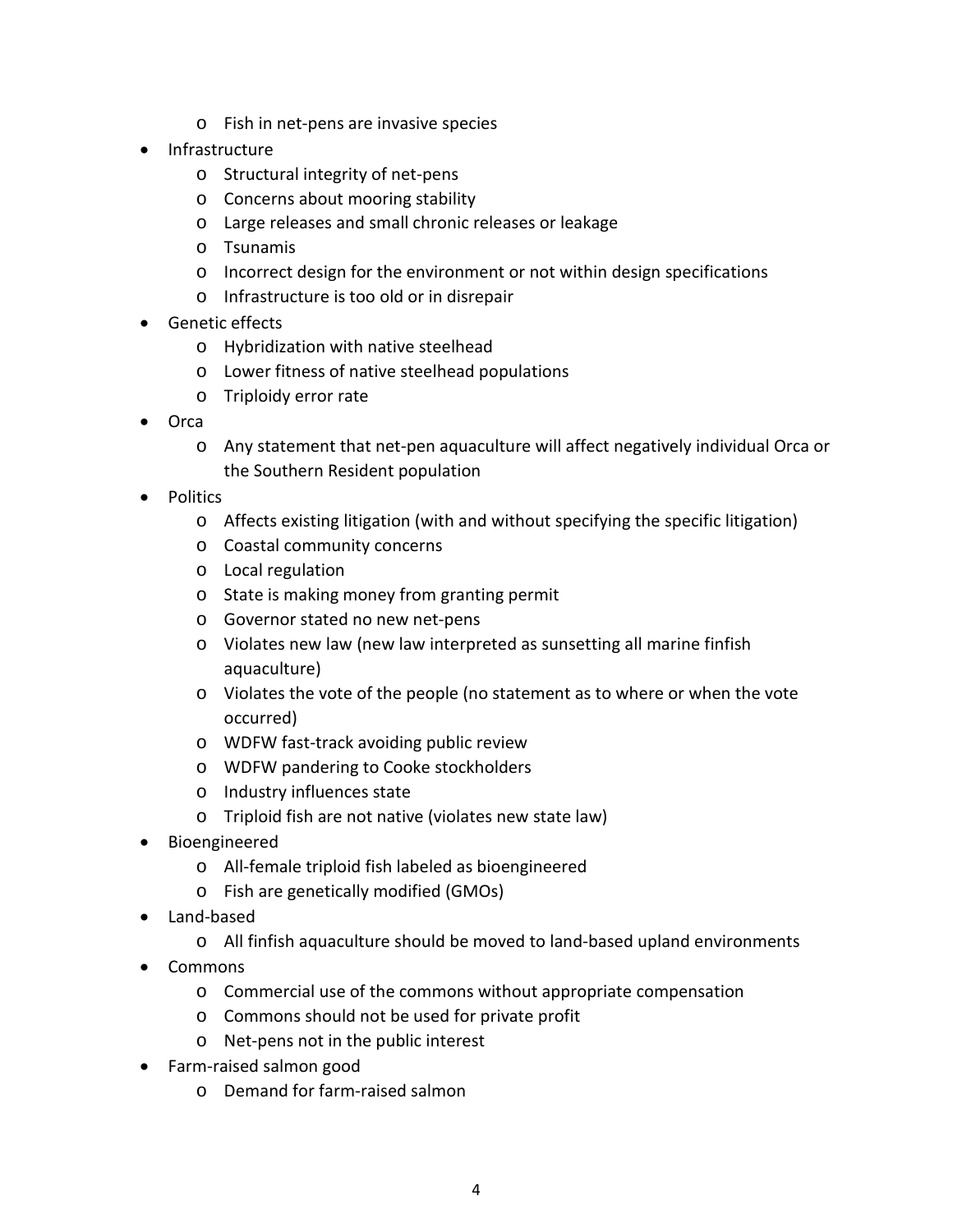- o Fish raised to highest standards
- o Generates local jobs
- o Supports fish farms
- o Support for Jamestown S'Klallam Cooke joint venture
- Aesthetics
	- o Operational concerns noise, light, odor
	- o Disrupts view
- Human Health
	- o Operations not good for human health
	- o Product is unhealthy
- Illegal bycatch
	- o Harvest results in an illegal bycatch of listed finfish species
- No Content
	- o Email or hard copy letter had no content
- Climate Change
	- o WDFW failed to consider climate change in their SEPA decision
- Hatchery feed production
	- o Production of hatchery feed is bad for environment
	- o Hatchery feed uses harvested forage fish
- Navigation
	- o Net-pens disrupt marine navigation
	- o Net-pens are unsafe for marine navigation
- Violates federal law
	- o Net-pens violate federal law (federal not specified)
- Not applicable
	- o Comment was inadvertently submitted to wrong SEPA public comment

## **RESULTS**

We received 3564 electronic and 14 hardcopy comments for a total of 3578 comments. There were three sets of identical or nearly identical comments, each one may have been generated by automated internet programs (e.g., "bots"). Of the 3578 comments, 2669 (75%) were from these three sets of duplicated comments. Although we considered all comments, we conducted two analyses – with and without these duplicated comments. Of the remaining 909 comments, 25 were either comments duplicated between hard and electronic copies, or identical comments submitted more than once by the same author. This resulted in a total 884 "unique" comments, although many of these comments had elements that were copied from either a single source or were shared among a cluster of people or organizations.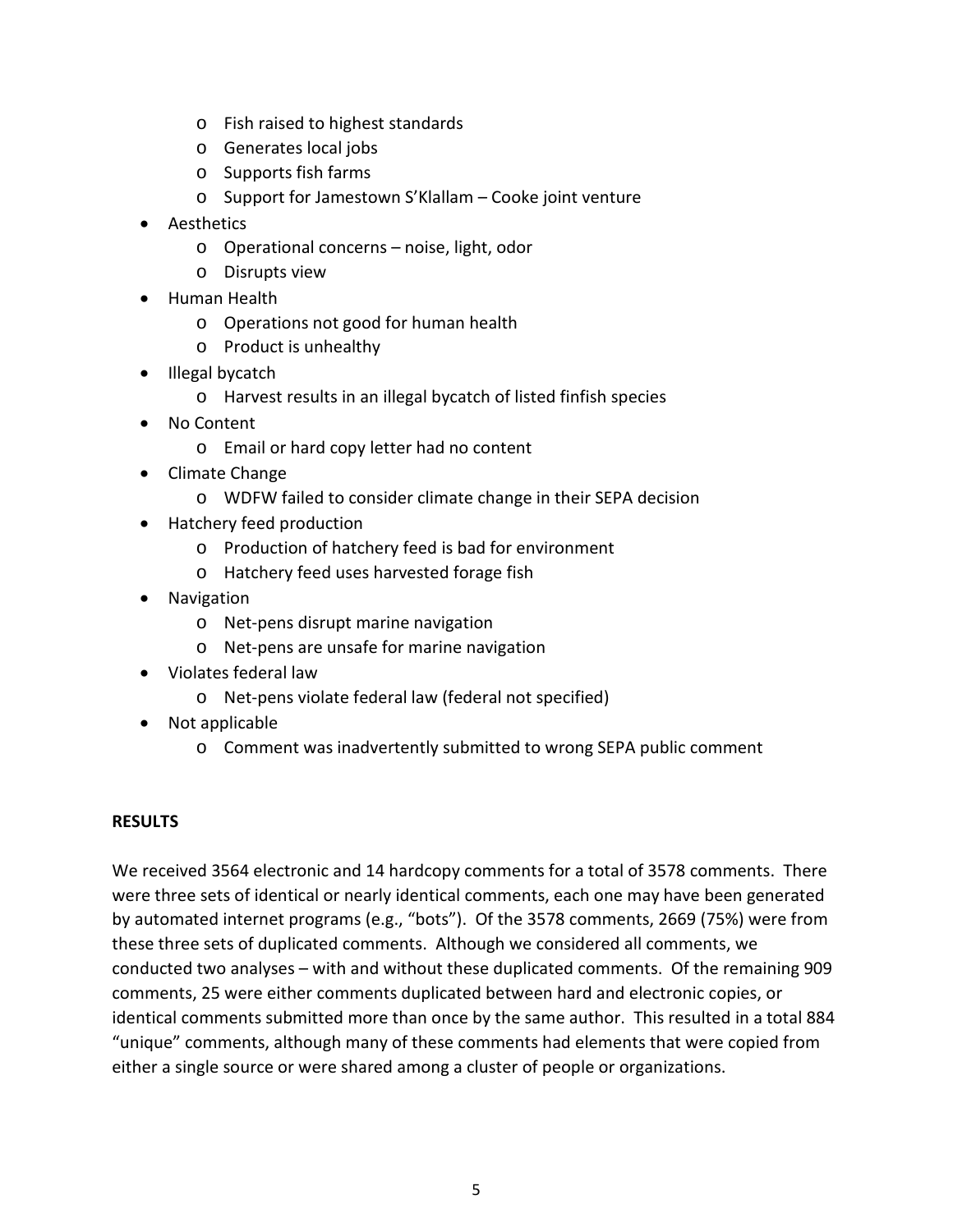The number of subject categories per comment ranged from one category (n = 414 comments; 47%) to 15 categories (4 comments; 0.5%) (Figure 1). The most-common category among the one-category comments was the General category (n=244). This means that of the 884 unique comments, 25% of the comments were of a general nature only. The mean number of categories per comment is 2.7 and 90% of the comments had six or fewer categories (Figure 1).

The subject categories that occurred most-frequently among the comments were Disease, Pollution, and Cooke Aquaculture, whether we did or did not include the duplicate comments (Table 1). These three categories and the Environmental Review (EIS) category, were the only categories where their relative importance was roughly the same between the Unique and the With Duplicates analyses (Table 1). Other categories frequently mentioned in the Unique comments were Protect native fish and Ecological; and in the With Duplicate comments were Antibiotics, 2017 net-pen failure, and Genetic effects. Overall, the With Duplicate comments emphasize only a subset of the unique comments. That is, when you total all the comment categories contained within the Unique and With Duplicate comments, separately, the categories in the top quartile (green highlighted categories in Table 1) make up only 57% of all comment categories for the Unique analysis, but over 93% of all comment categories for the With Duplicates analysis.

#### **RESPONSE TO COMMENTS**

As we stated above in the Overview section, and in the "Justification for the Mitigated Determination of Non-significance" document, most of our response to public and tribal comments are included in the "Justification" document. In what follows, we briefly summarize our responses that were included in that document and provide responses here to those categories not addressed in the Justification document. We removed the citations from the material here that we copied directly from the Justification document to make the text easier to read. See the Justification document for the relevant literature. The Sections mentioned below refer to the Section numbers in the Justification document. The Justification document can be found at SEPA 19-056 at [https://wdfw.wa.gov/licenses/environmental/sepa/closed](https://wdfw.wa.gov/licenses/environmental/sepa/closed-final)[final.](https://wdfw.wa.gov/licenses/environmental/sepa/closed-final) The document is also included below as Appendix 1.

#### *Tribal Comments*

We received comments from eight Puget Sound tribes. Five tribes opposed WDFW's MDNS and permitting decisions, one tribe supported those decisions, one tribe was opposed to the location of one of the fish farms, and one tribe provided no opinion. When reviewing all comments, we considered tribal comments separately from the public comments, but used the same system to categorize tribal comments, and summarized those comments with the public comments, with one exception: our discussion of Tribal Rights, particularly fishing treaty rights. Two of the tribes that were opposed to WDFW's decision stated that the net-pen facilities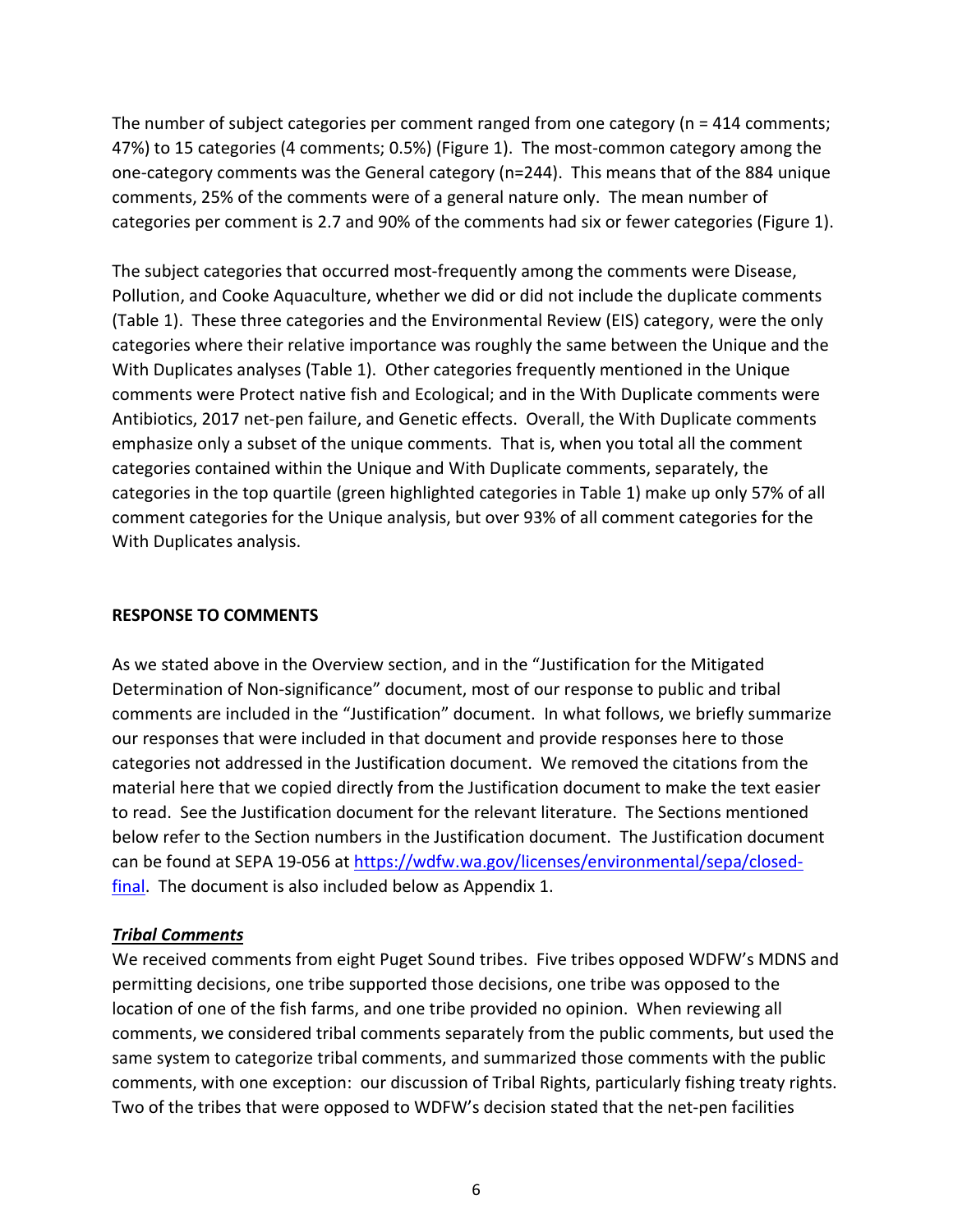impeded access to or threatened their tribal U and A fishing treaty rights. WDFW appreciates the concerns raised by these tribes regarding the presence of the net-pens and the possible impacts to their fishing treaty rights. Cooke's proposed action is limited to switching production from Atlantic salmon to all-female triploid steelhead trout. WDFW's evaluation of Cooke's application is limited by our regulatory authority over the genetic and biological risks associated with Cooke's proposed action, and to the structural integrity of net-pen infrastructure, as required by EHB 2957. WDFW's SEPA review and determination is limited in scope to Cooke's proposed action, which does not include siting issues related to already existing net-pen infrastructure. Therefore, for this SEPA action, WDFW did not review the impact of Cooke's net-pen facilities on fishing treaty rights. Finally, one tribe stated that harvesting seafood is a Treaty Right, that marine net-pen farming can be done sustainably, and that such farming is consistent with their Treaty Rights.

## *Overview – Statutory limits to WDFW SEPA review*

Cooke Aquaculture's 5-year Marine Aquaculture Permit application was to transition production from Atlantic salmon to all-female triploid (sterile) steelhead trout at their existing marine net-pen facilities in Puget Sound. Included with the application were Fish Escape, Prevention, Response, and Reporting Plan; Regulated Finfish Pathogen Reporting Plan; Plan of Operation for All-female Triploid Rainbow Trout<sup>[1](#page-6-0)</sup>; and Plan of Operation for Atlantic Salmon Rearing. WDFW's SEPA review and determination was limited in scope to Cooke's proposed action. That is, our SEPA review was limited to evaluating the effects of *transitioning production* from Atlantic salmon to steelhead trout and was not a review of all aspects of finfish marine net-pen aquaculture in Washington State. With respect to commercial finfish marine net-pen aquaculture, WDFW's authority is constrained by RCW Chapters 77.115 and 77.125, and WAC Chapter 220-370. In general, WDFW's authority is limited to (1) assessing and controlling the transmission of disease; (2) assessing genetic and ecological risk of net-pen operations to native species and their habitat; (3) preventing, reporting, and recapturing finfish released from commercial net-pen facilities; and (4) determining if the structural integrity of net-pen facilities is sufficiently adequate to receive or continue to hold the aquacultural product (e.g., Atlantic salmon or steelhead trout). In administering a disease control program, the Director of WDFW "shall not place constraints on or take enforcement actions in respect to the aquaculture industry that are more rigorous than those placed on the department or other fish-rearing entities" (RCW 77.115.010(6)). See Section 1.2.1 in Justification document.

## *Disease*

We provided an extensive discussion on disease, pathogen, and parasite control in Section 4.2. See entire section, but for specifics on pathogen amplification and transmission, see Section 4.2.4; pathogen virulence and emergence of new pathogens (Section 4.2.5); IHNV (Section

<span id="page-6-0"></span><sup>1</sup> Rainbow Trout is the standard commercial aquaculture terminology for the species *Oncorhynchus mykiss*, which also includes steelhead trout. In many of their documents, Cooke uses the commercial aquaculture terminology.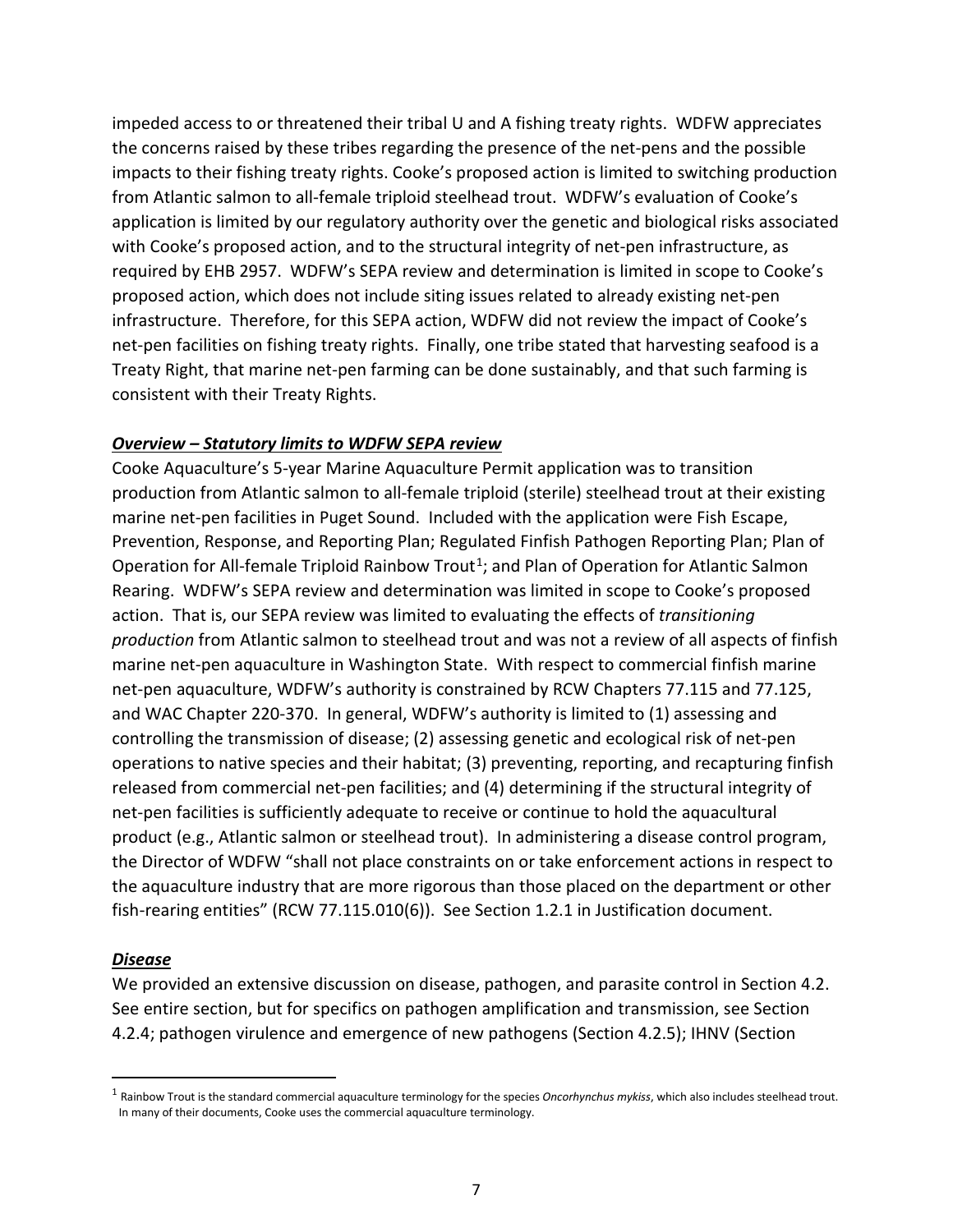4.2.6.1); PRV (Section 4.2.6.2); and sea lice (Section 4.2.6.3). There would be minimal differences between rearing Atlantic salmon and all-female triploid steelhead trout in Puget Sound net-pens in (1) the contraction, amplification, or transmission of pathogens; (2) their development of disease or their promotion of disease in wild finfish; or (3) their involvement in the increase virulence of existing pathogens or in the development of new pathogens. Furthermore, we consider the overall risk of these hazards to be relatively low.

## *Pollution*

We provided a discussion on water quality and the benthic environment in Section 4.4.2. Washington Department of Ecology has the state's regulatory authority to protect water and sediment quality. The U.S. Environmental Protection Agency (EPA) authorized Ecology to administer the Federal Clean Water Act in Washington through National Pollutant Discharge Elimination System (NPDES) permits. RCW Chapter 90.48 defines Ecology's authority and obligations in administering the wastewater discharge permit program. On July 11, 2019, Ecology issued updated NPDES permits for the rearing of Atlantic salmon at four of Cooke's netpen facilities, Hope Island, Clam Bay, Orchard Rocks, and Fort Ward. These updated permits require increased routine monitoring, inspections, and spill response planning and reporting.

WDFW has consulted with Ecology in making its SEPA determination and issuing to Cooke a Marine Finfish Aquaculture Permit to raise all-female triploid steelhead trout. Ecology has begun a multi-step process to evaluate Cooke Aquaculture's NPDES permit application to raise all-female triploid steelhead trout at its existing net-pen facilities in Puget Sound. There will be several opportunities for public comment. Ecology will evaluate if changing culture from Atlantic salmon to all-female triploid steelhead trout will change the character and degree of impact to water and sediment quality. WDFW defers to Ecology on their evaluation of the risk to the water and sediment from Cooke's proposed action. As a mitigating provision, Cooke's Marine Finfish Aquaculture Permit to raise all-female triploid steelhead trout is contingent on receiving NPDES authorization from Ecology for this activity.

#### *Cooke Aquaculture*

In a variety of machinations 26% of the Unique comments and 81% of the With Duplicate comments concluded that Cooke Aquaculture was not competent to own or manage finfish marine farms in Washington State. If Cooke Aquaculture holds valid permits and aquatic lands leases, it has the legal right to operate finfish net-pen aquaculture in the marine waters of Washington State. This SEPA process was not an evaluation of the people who own or operate Cooke Aquaculture in Puget Sound. This SEPA process concerned only Cooke's proposed transition from culturing Atlantic salmon to culturing steelhead trout. See "Overview – Statutory limits to WDFW SEPA review" section above, and Section 1.2 in the Justification document. WDFW's statutes do not include the authority to base our SEPA determinations or permit decisions on the relative appeal of Cooke Aquaculture.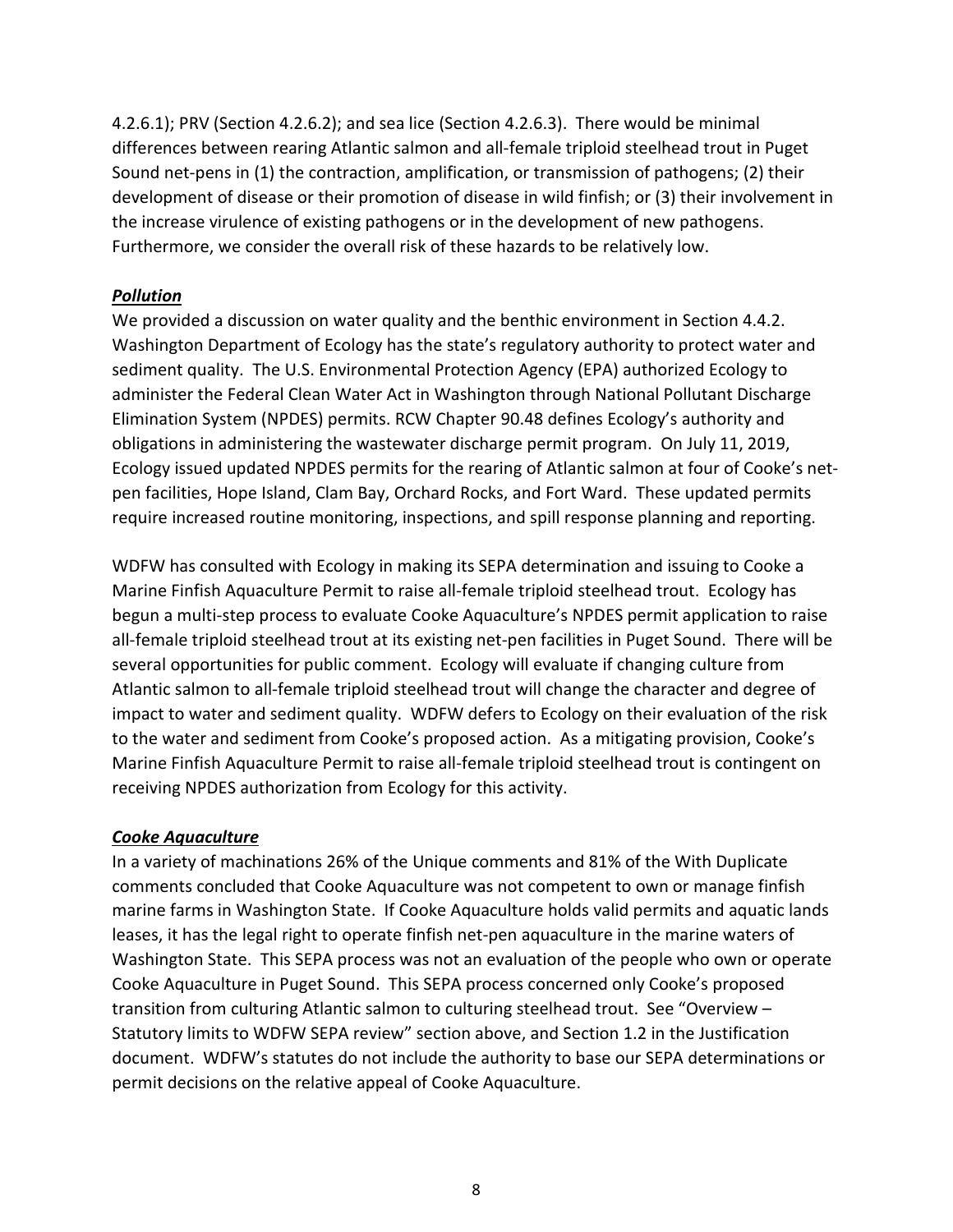#### *General*

As requested by 203 comments, we extended the comment period twice for an additional 32 days, bringing the total number of days in the period to 53. Tribal and public comments provide WDFW with an understanding of how a portion of the tribes and public may feel about an agency action, and a perspective perhaps not known or understood by the agency. These comments are a necessary part of our management process, and they are a value to us, but solicitation of comments does not represent a voting process. For this SEPA decision, the comments were not an unbiased perspective of Washington's public opinion. This is evident in the comparison of categories between the Unique and With Duplicate comments discussed above (see also Table 1), and the large number of comments that used text taken directly from a few NGOs comments or postings.

## *Environmental review (EIS)*

Most of the comments that included an environmental review or EIS category claimed that WDFW built its SEPA review on the 1990 Fish Culture in Floating Net-Pens Final Programmatic EIS. By assuming that our determination was based on a nearly 30-year-old document, the authors of these comments concluded that our SEPA review was insufficient and asked that the MDNS be put aside and an EIS be written. At no point before, during, or after the SEPA process did WDFW indicate that our review of Cooke Aquaculture's 5-year Marine Aquaculture Permit or Cooke's SEPA documents was based on the 1990 PEIS. The comments that stated we based our SEPA MDNS on the 1990 PEIS are false narratives. WDFW's declaration of the MDNS incorporated the 1990 PEIS by reference only. WDFW was required by SEPA to ascertain if previous environmental documents are relevant to or have already addressed marine net-pen aquaculture in Washington State. Therefore, we incorporated by reference the PEIS in our SEPA. The incorporation of the PEIS document in our SEPA determination does not indicate that the document was the only or main source used for our determination. WDFW first began the analysis of Cooke's proposal using the information provided by Cooke in the SEPA Checklist and supporting documents. Initially, we considered the PEIS, and a series of summary documents with publication or posting dates ranging from 2001 – 2019 (see Section 4.1). However, our primary evaluation was based on over 300 publications, including publications as recent as 2020. In addition to the literature, we consulted with experts within and outside of WDFW, used unpublished data or analyses when required, and considered tribal and public comment. Based on our analysis, detailed in the Justification document, we made a MDNS, which did not necessitate an EIS. See Section 1.2.2 for discussion of SEPA rules, Section 1.2.3 for the 1990 PEIS, Section 3 for Cooke's SEPA application, and Section 4.1 for the types of data used by WDFW to make our determination.

## *Antibiotics*

Antibiotics and medicated feed are discussed in Section 4.2.7. Antibiotics are administered to net-pen fish usually through medicated feed, referred to as Veterinary Feed Directives (VFDs). These are prescriptions written by licensed veterinarians that have established a Veterinary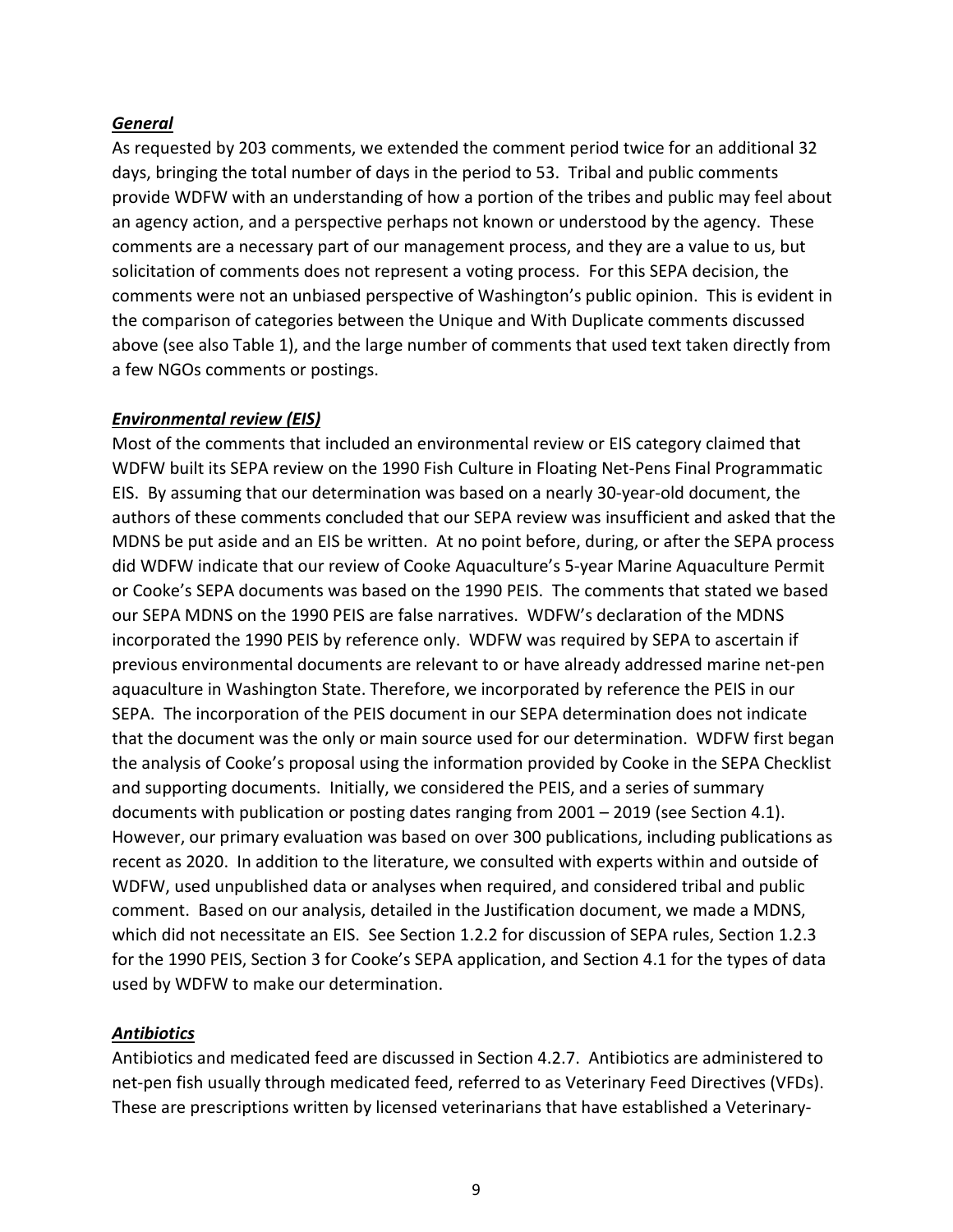Client-Patient-Relationship (VCPR) with the aquatic farmer and the fish. A veterinarian with a VCPR is formally recognized as the veterinarian of record (VOR) for a facility. VFDs, VCPRs, VORs, veterinary licenses, and the drugs that can be used for treatment of specific pathogens are all regulated by both Federal and Washington State rules. It is the VOR's obligation to adhere to these rules (i.e., violations of these rules can result in loss of license and livelihood). The "client" (owner of the fish, or the aquatic farmer) has the freedom to refuse treatment, but only a licensed veterinarian with a VCPR can order a VFD. It is the licensed veterinarian's and the VOR's license that are at risk if VFDs or other chemicals used on the fish are applied improperly or illegally, even if it is without the knowledge of the veterinarian. It is also the veterinarian's responsibility to adhere to the U.S. Food and Drug Administration's (FDA) Judicious Use of Antimicrobials policy.[2](#page-9-0)

#### *2017 net-pen failure*

There have been four large-scale Atlantic salmon net-pen escape events recorded in Washington; three events in four years, 1996 (107,000 salmon escaped), 1997 (369,000 fish), 1999 (115,000 fish); then no events for 18 years until the accident at Cooke's Cypress #2 netpen in 2017 (250,000 fish). WDFW acknowledged that the 2017 accident occurred, and along with the Departments of Natural Resources and Ecology placed the blame for the accident on Cooke Aquaculture.<sup>3</sup> Cooke was fined \$332,000 by Washington Department of Ecology as a result of the accident, and the loss of their lease for the Cypress Island net-pens was due in part to maintenance conditions that lead directly to the accident. See Infrastructure below and Section 4.3.1 for additional discussion.

#### *Protect native fish*

This category is a catch-all category and exists because we received comments that stated that native fish must be protected. Many of these comments did not state how native fish would be at risk from net-pen aquaculture or from Cooke's transitioning from Atlantic salmon to steelhead trout. Protect native fish was ranked sixth, occurring in 16% of the Unique comments, but drops to ninth and in only 4% of the With Duplicates comments. That is, none of the With Duplicates comments mentioned the Protected native fish category. Of the 139 times the Protect Native Fish category was mentioned, it was most-frequently mentioned with Disease (65% of the 139 comments), Killer Whales (55%), Pollution (55%), and Ecological Interactions (40%) categories. See discussion of these categories for discussion related to the Protecting native fish category.

<span id="page-9-0"></span><sup>2</sup> See https://www.fda.gov/animal-veterinary/antimicrobial-resistance/judicious-use-antimicrobials

<span id="page-9-1"></span><sup>&</sup>lt;sup>3</sup> Clark, D., K. Lee, K. Murphy, and A. Windrope. 2018. Cypress Island Atlantic Salmon net pen failure: an investigation and review. Washington Department of Natural Resources, Olympia, WA.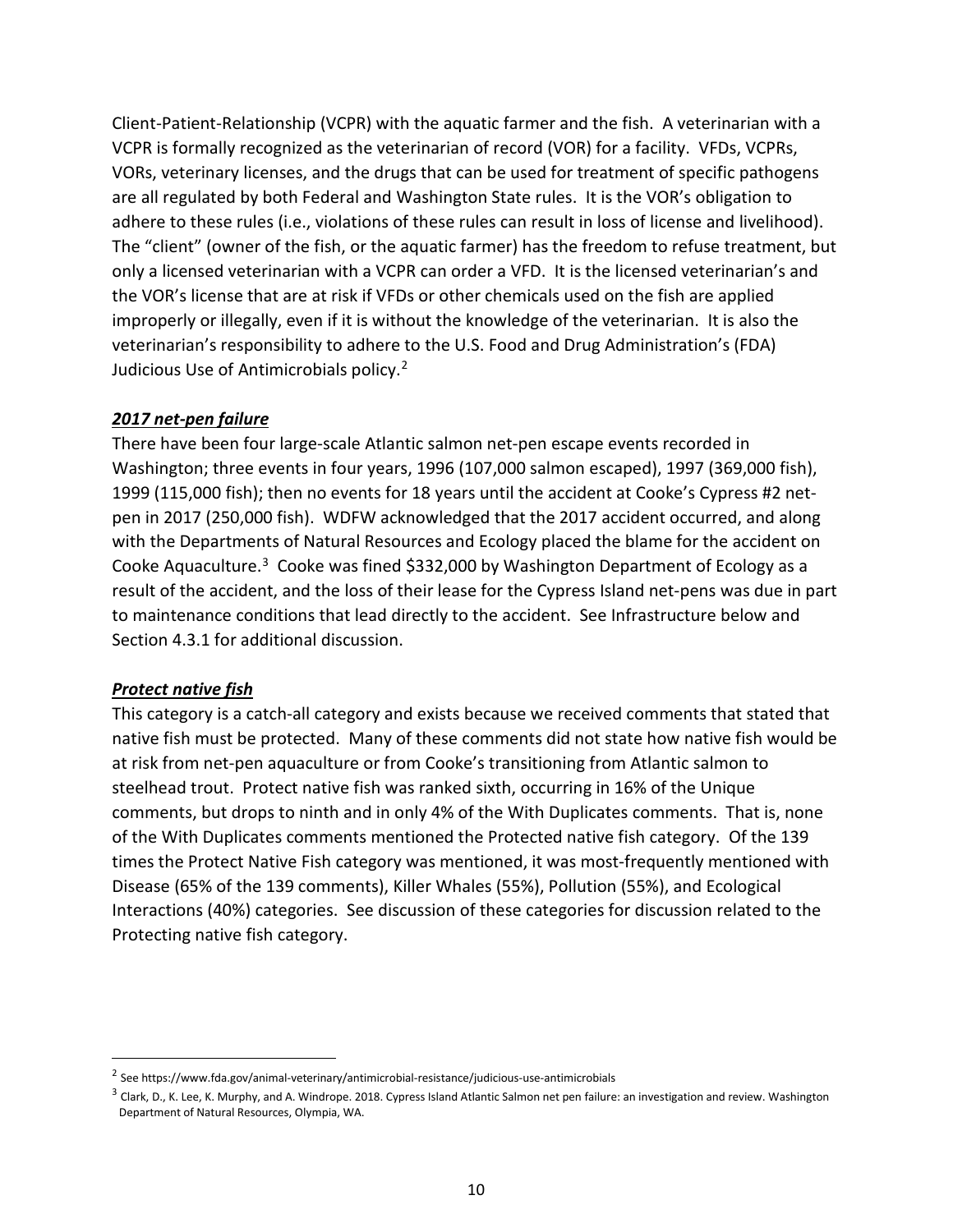#### *Ecological*

We discuss ecological interactions in Sections 4.3.2 and 4.4.1 in the Justification document. As with the Protect native fish and Orca categories, much of the published literature concerns risks associated with escaped net-pen fish. As it relates to interactions, most of the literature discusses genetic rather than ecological effects (see Genetics category below and Sections 4.3.3 and 4.3.4 in the Justification document). In terms of competition for food or predation by escaped net-pen fish, the ability of escaped Atlantic salmon from fish farms in Norway to switch from pelleted feed to wild prey appears to depend upon their life stage at escape. Older, larger fish that escape often do not switch to live feed and survive poorly to sexual maturation. Fish from the 2017 Cypress #2 event that were at a harvest size of about ten pounds when the incident occurred were found not to feed in the wild. In contrast, fish that escape at early life stages appear to have a higher likelihood of adapting, feeding, and migrating to return as maturing adults. It is important to note that nearly all studies on the ecological effects of escaped net-pen fish are based on fertile (diploid) Atlantic salmon. Those studies that compared the ecological risks from escaped diploid and triploid fish in the field showed that triploid Atlantic salmon may be less resistant to stressful environmental conditions and have significantly higher occurrence of lens cataracts than the diploid fish. Laboratory experiments pairing full-sibling diploid and triploid Atlantic salmon subjected to seawater challenges showed that the triploid fish grow a suite of developmental deformities that may compromise their fitness in marine waters. In a study comparing diploid and triploid steelhead trout, after 15 months in saltwater, the survivorship of the triploid fish was only 35% of their starting population, compared with 72% for the diploid fish. These studies indicate that escaped netpen fish, particularly escaped triploid fish may be at a competitive disadvantage compared with wild fish. Furthermore, we anticipate that in the unlikely event of a large-scale accidental release of all-female triploid steelhead trout from a net-pen in Puget Sound, the relative survival of the steelhead trout would be the same as or less than that previously seen with Atlantic salmon in this region.

Two potential ecological risks to wild populations from net-pen aquaculture that have received limited attention in the literature are (1) the attraction of wild populations to the net-pen facilities, and (2) the potential entrapment and inadvertent harvest (bycatch) of wild fish with the net-pen cages. We discuss bycatch in the Illegal bycatch category below. The interactions between wild fish populations and active net-pens facilities are complicated and vary spatially and at several temporal scales. Many of the effects depend on fishery regulations and practices. One study in Norway concluded that there may be effects to individual wild fish from net-pen facilities related to wild fish condition, growth, and reproductive success, and to their population's overall biomass and migratory patterns. However, these factors are poorly understood and the overall effect to population viability is unknown. We assume that the interactions involving Puget Sound net-pen facilities may be similar to those in Norway. But there would be no difference in those interactions between the farming of Atlantic salmon and all-female triploid steelhead trout at Cooke's existing facilities.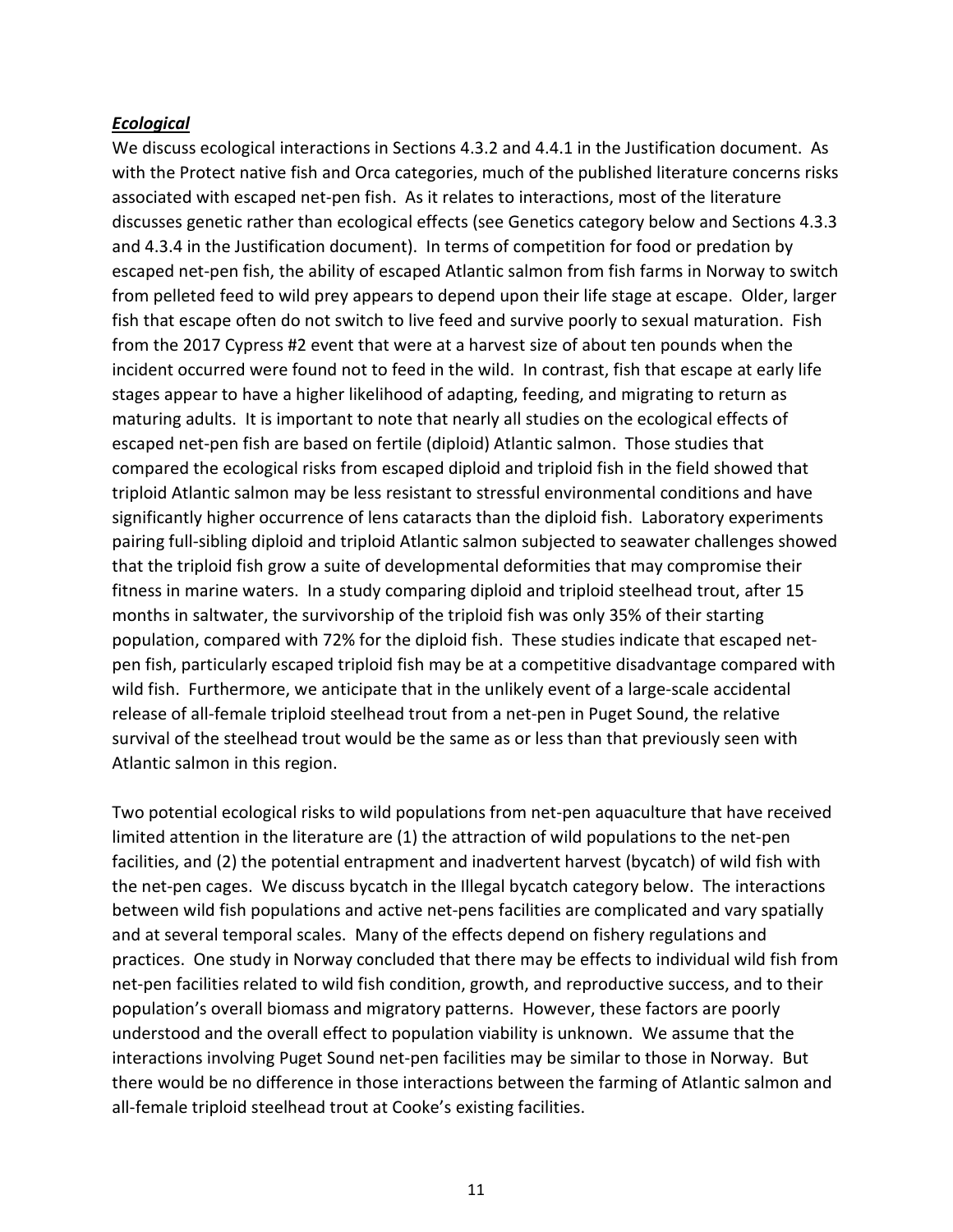## *Infrastructure*

The collapse of Cooke's Cypress #2 net-pen facility in 2017 that released an estimated 250,000 Atlantic salmon resulted from a failure of the mooring system and structural members of the raft's framing structure. Excessive biofouling by mussels and other marine organisms increased the drag force on the net-pen array, which likely resulted in the infrastructure failure. Following the Cypress #2 accident, management actions were taken that will lower the risk of net-pen infrastructure failure, compared with the risk that existed prior to the Cypress #2 accident. First, Cooke Aquaculture is now required to implement a net hygiene monitoring protocol to improve net hygiene and document full compliance with the DNR Aquatic Land Leases. This protocol was jointly developed by Cooke Aquaculture and DNR. Net cleanliness is verified by videography. Second, EHB 2957 requires that approximately every two-years, when net-pens are fallow, each of Cooke's facilities must be inspected by an independent marine engineering firm, approved by WDFW, and to receive fish the facility must be considered in good working order. In December 2019, a Consent Decree was reached between Cooke and Wild Fish Conservancy in a federal lawsuit, where both parties agreed that before Cooke restocks any of their net-pen facilities, they are required to conduct a load analysis of the mooring and cage systems using environmental condition data that are consistent with the Norwegian aquaculture standard NS 9415. As part of the inspections mandated by EHB 2957, WDFW will require that Cooke provide an engineering analysis certifying that the net-pens conform to the parameters derived from the NS 9415 standard. Third, in addition to the inspections mandated by EHB 2957, following the Cypress #2 accident, DNR, Ecology, and WDFW have initiated coordinated routine inspections of net-pen infrastructure. Also, DNR, Ecology, and WDFW have greatly improved inter-agency communication, and along with Cooke Aquaculture have implemented communication procedures concerning events or activities at net-pen facilities that may affect their structural integrity. For example, stating in 2020 we have implemented an "unusual event" reporting procedure, by which Cooke Aquaculture is required to contact DNR, Ecology, and WDFW. We defined an unusual event at a marine net pen facility as "an uncommon event or abnormal situation that is not an active fish escape or a spill or release of toxic substances. An 'unusual' event can create or lead to an increased potential for accidental fish escapement, structural failure of the net pen array, or spill." See Section 4.3.1 in the Justification document.

#### *Genetic effects*

Genetic issues are discussed in Sections 4.3.3 and 4.3.4 (including Section 4.3.4.1) in the Justification document. Based on data from Norway, the genetic consequences of escaped diploid-fertile native species of farmed fish into open waters present a major risk from marine net-pen aquaculture. For example, escapes of fertile Atlantic salmon from open net pen aquaculture in the North Atlantic have been shown to have damaging impacts on the genetic variability both within and between native populations of Atlantic salmon. There would a similar risk to native steelhead populations in Puget Sound if Cooke Aquaculture had proposed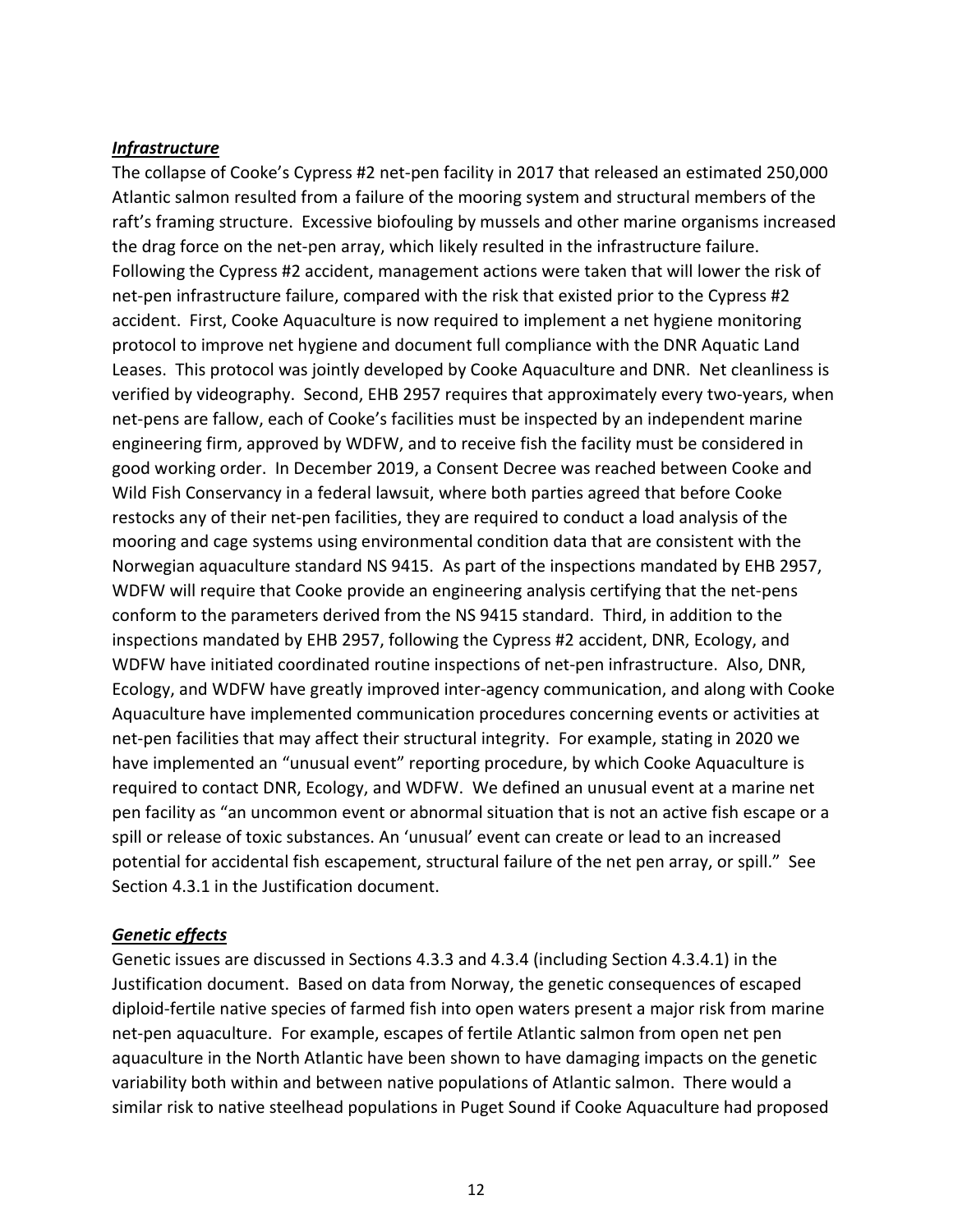to switch from culturing Atlantic salmon to culturing fertile steelhead. However, Cooke is proposing to culture all-female, triploid (sterile) fish, not fertile fish. The use of triploid fish is recognized as a normal aquaculture procedure that mitigates for the potential risks to the genetic structure and viability of wild populations from escaped farmed fish. We discuss triploidy error rates in Section 4.3.5 in the Justification document. See also discussion of triploid fish in the Bioengineered category discussion below.

#### *Orca*

Ninety-eight comments included the Orca or killer whale category. Most of these comments provided little or no examples of how the presence of net-pen aquaculture in general or transitioning from culturing Atlantic salmon to steelhead trout would *directly* affect Orca populations. Most of the comments are either statements about the environmental requirements of Orca, or general statements similar to those by Wild Fish Conservancy and Our Sound Our Salmon – "[t]his proposal is inconsistent with the public's will and seriously undermines the recovery of threatened and endangered wild salmon, steelhead, and Southern Resident killer whales." The only exception was the comment that net-pen infrastructure may impede Orca movements. However, the location of the net-pens will not be affected by transitioning culture from Atlantic salmon to steelhead trout. Finally, the Final Report and Recommendations from the Southern Resident Orca Task Force did not list finfish marine aquaculture in any form as a risk to Orca, nor did the report include any recommendation for the reduction or elimination of finfish marine aquaculture in Washington. WDFW does not consider Cooke Aquaculture's proposed transition from culturing Atlantic salmon to steelhead trout to be a risk to Orca.

#### *Politics*

This SEPA process concerned transitioning from Atlantic salmon to steelhead trout, not an evaluation of the political, social, or economic issues associated with Cooke's Marine Aquaculture Permit application (see "Overview – Statutory limits to WDFW SEPA review" section above, and Section 1.2 in the Justification document). WDFW's statutes do not include the authority to base our SEPA determinations or permit decisions on political, social, or economic concerns. We will address four of the defining concepts associated with this category since these concepts contain misinformation. First, the accusation that WDFW was pandering to Cooke stockholders: To our knowledge Cooke Aquaculture is a family-owned business and there are no stockholders. Nevertheless, WDFW has maintained objectivity when applying our regulatory authority over marine finfish aquaculture. We have granted to Cooke Aquaculture 5-year Marine Aquaculture Permits, and many Fish Transport Permits. We have also denied at least two Fish Transport Permits out of concerns that Cooke Aquaculture would introduce a North Atlantic PRV (virus) variant into Puget Sound. Our denial of these permits resulted in over two million Atlantic salmon smolts being euthanized by Cooke Aquaculture. Second, the statement that WDFW or the State of Washington makes money from granting the 5-year Marine Aquaculture permit: WDFW does not charge a fee and therefore receives no income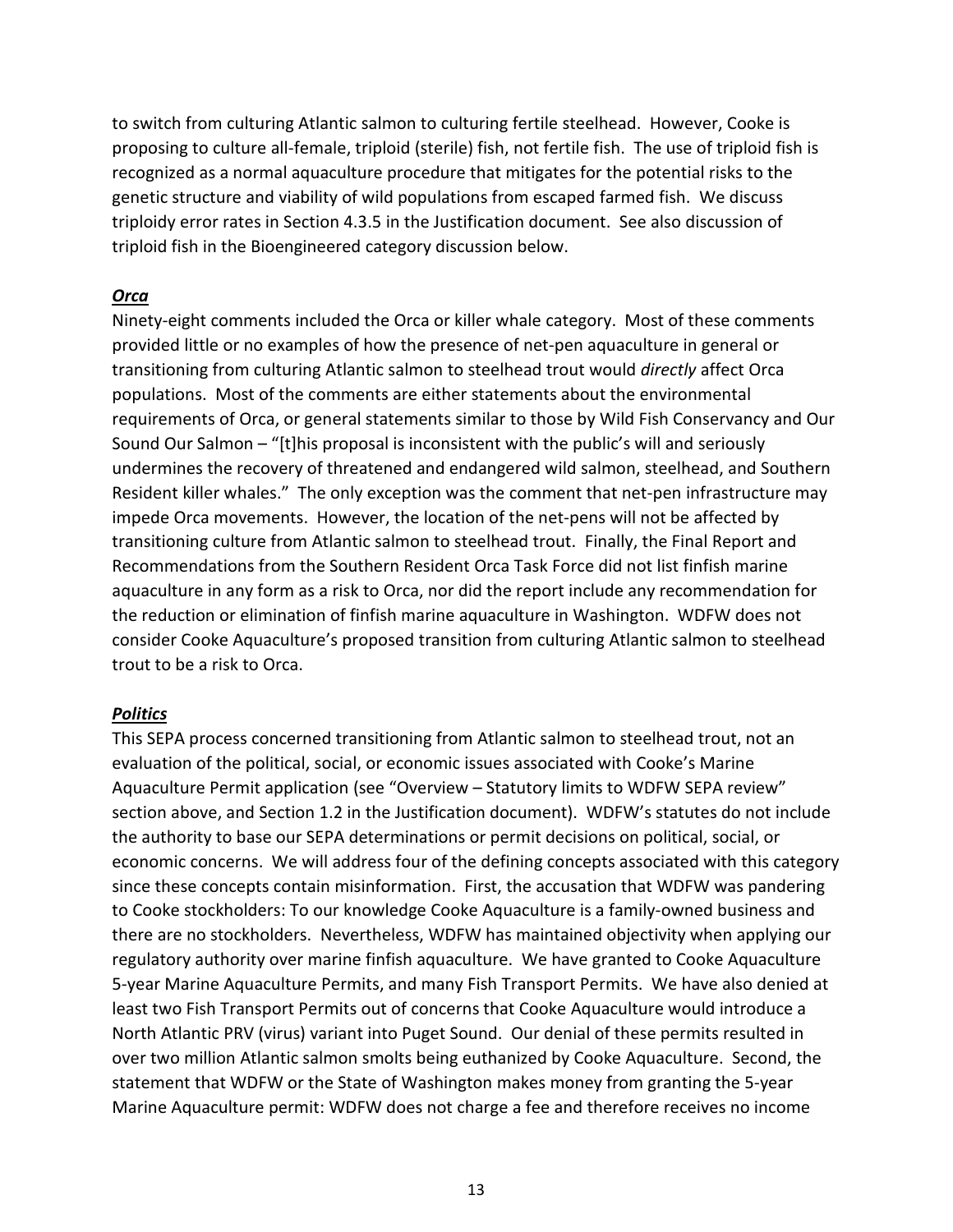from Cooke Aquaculture from the issuance of either the Marine Aquaculture Permit or Finfish Transport Permits. Third, the claim that the MDNS violated the new law (EHB 2957): The new law, with bipartisan support, and the clear and explicit backing from many tribes and environmental NGOs, unambiguously allows for the continued operation of commercial netpen aquaculture in Puget Sound, including in areas where operations currently exist. The new law imposes only a few constraints related to the continued operations of commercial net-pen aquaculture. Among those constraints are: (1) DNR may not allow the commercial culturing of nonnative finfish as an authorized use under any new state-owned aquatic lands lease, and DNR cannot renew or extend current leases for nonnative finfish aquaculture beyond their current termination date; and (2) Ecology and WDFW may authorize or permit the commercial culturing of nonnative finfish, or related activities only if these activities are performed under a valid lease of state-owned aquatic lands (see Section 1.1 for more details). Fourth, the idea that the triploid steelhead to be cultured by Cooke Aquaculture are not native finfish: The broodline of steelhead Cooke Aquaculture will use in their operation was locally derived from Puyallup River (Puget Sound) steelhead trout around 1960. That is, these steelhead are derived from a native, Puget Sound population. The triploidy process does not turn these native fish into nonnative fish.

#### *Bioengineered*

On October 2, 2020, less than 24 hours after WDFW released our MDNS, Wild Fish Conservancy (WFC) stated in a media release that WDFW "advanced a proposal to *allow biologicallyengineered steelhead trout* to be planted in Cooke's surviving net pens" (emphasis added). We assumed that WFC was referring to the all-female, triploid steelhead to be used by Cooke Aquaculture as the biologically-engineered trout, but WFC left that phrase undefined. This WFC sentence has a negative connotation. Therefore, we also assume that WFC and the other 86 authors of comments that used "biologically-engineered," "bioengineered," "genetically modified," "GMO," or similar terms, were describing all-female, triploid steelhead as a negative – as a reason that the Marine Aquaculture Permit should be denied. University of California defines bioengineering as "a discipline that applies engineering principles of design and analysis to biological systems and biomedical technologies. Examples of bioengineering research include bacteria engineered to produce chemicals, new medical imaging technology, portable disease diagnostic devices, and tissue engineered organs" [\(https://bioeng.berkeley.edu/about-us/what](https://bioeng.berkeley.edu/about-us/what-is-bioengineering)[is-bioengineering\)](https://bioeng.berkeley.edu/about-us/what-is-bioengineering). WDFW considers bioengineering to be a positive, not a negative, and an engineering discipline that is making contributions to society. The use of all-female, triploid steelhead in Puget Sound net-pens is also a positive, not a negative factor. Triploidy, which is seen at low rates naturally in wild salmonids, renders the fish sterile. Sterile females will be unable to successfully breed with native males and will eventually senesce and die. In addition, some results suggest that sterile salmon have a reduced instinct to enter freshwater. Thus, escaped sterile females will also be less likely to compete for the spawning of wild males or dig up the redds of wild females. The process to produce triploid fish can be called bioengineering, but triploid fish are not genetically modified (GMO) in the sense of a transgenic fish; a fish that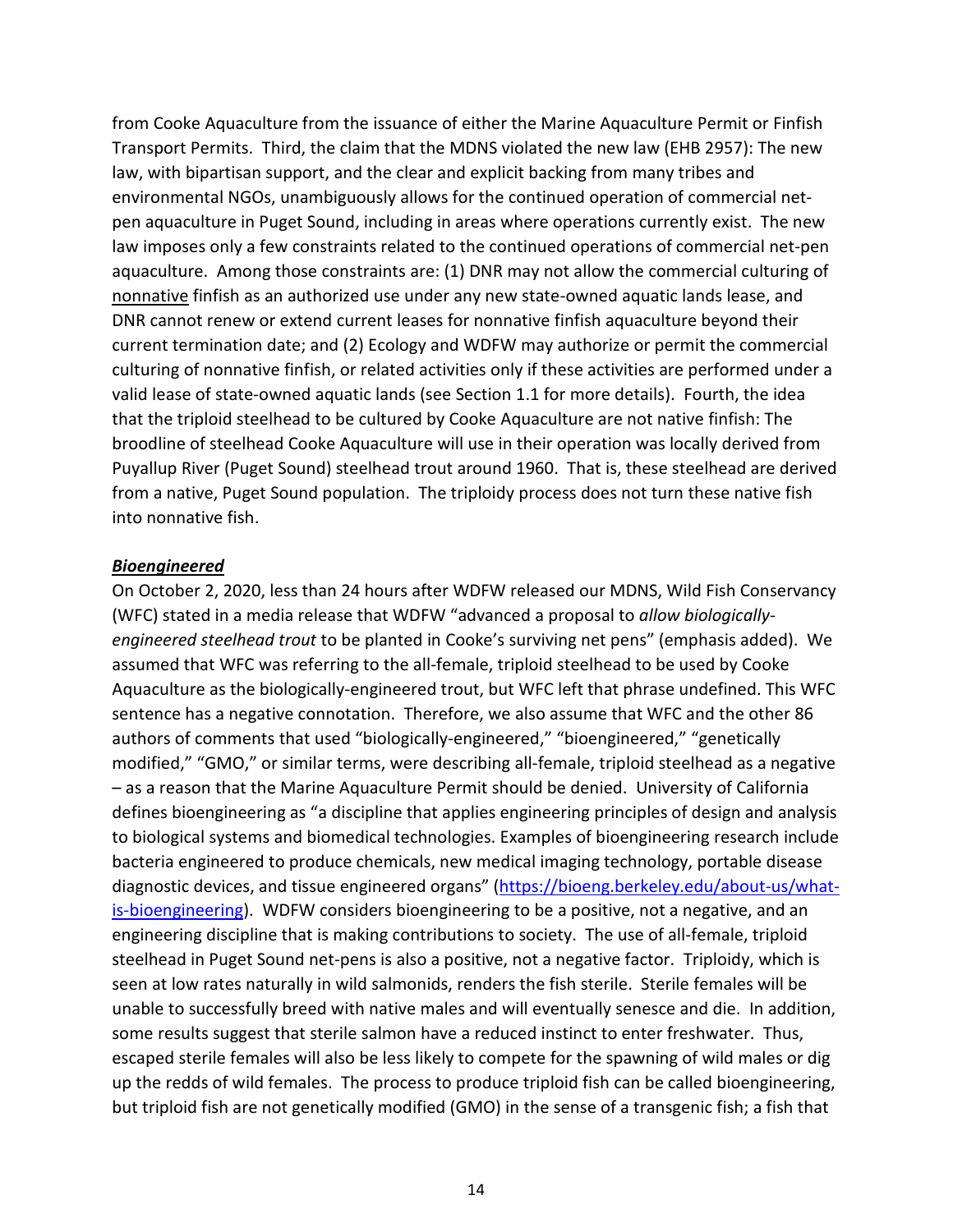possesses genetic material transferred from one species to another. The use of transgenic fish in Washington is prohibited (WAC 220-370-100). See Genetic section above, and Sections 4.3.4 in the Justification document for a discussion of all female, triploid fish.

## *Land-based*

This SEPA process concerned only Cooke's proposed transition from culturing Atlantic salmon to culturing steelhead trout in existing net-pen facilities. WDFW agrees that it might be in the state's interest for the aquaculture industry to investigate additional types of aquaculture methods, locations, and facilities. However, consideration of aquaculture that is land-based compared with that based on marine net-pens was beyond the scope of this SEPA process.

## *Commons*

This SEPA process concerned only Cooke's proposed transition from culturing Atlantic salmon to culturing steelhead trout. See "Overview – Statutory limits to WDFW SEPA review" section above, and Section 1.2 in the Justification document. WDFW's statutes do not include the authority to base our SEPA determinations or permit decisions on public resource-use economics, or the appropriateness of using public resources for private profit.

## *Farm-raised salmon good*

This SEPA process concerned only Cooke's proposed transition from culturing Atlantic salmon to culturing steelhead trout. See "Overview – Statutory limits to WDFW SEPA review" section above, and Section 1.2 in the Justification document. WDFW's statutes do not include the authority to base our SEPA determinations or permit decisions on the economics of marine aquaculture, or the quality of the aquaculture product.

# *Aesthetics*

This SEPA process concerned only Cooke's proposed transition from culturing Atlantic salmon to culturing steelhead trout. See "Overview – Statutory limits to WDFW SEPA review" section above, and Section 1.2 in the Justification document. WDFW's statutes do not include the authority to base our SEPA determinations or permit decisions on the aesthetics effects of marine aquaculture infrastructure or operations. However, operational concerns that violate permit conditions are reportable to the permitting agency (e.g., WDFW or Ecology) and can be remediated.

## *Human Health*

Human health was a category discussed in nine comments and was associated with two concepts: (1) the aquacultural operation, and (2) the aquacultural product were harmful to human health. None of the comments provided data or citations about how the operations or the product negatively affected human health. In addition, there is no evidence that the triploidy process affects human health as the process has been used for decades in the production of food fish. For example, WDFW has produced and released nearly 10 million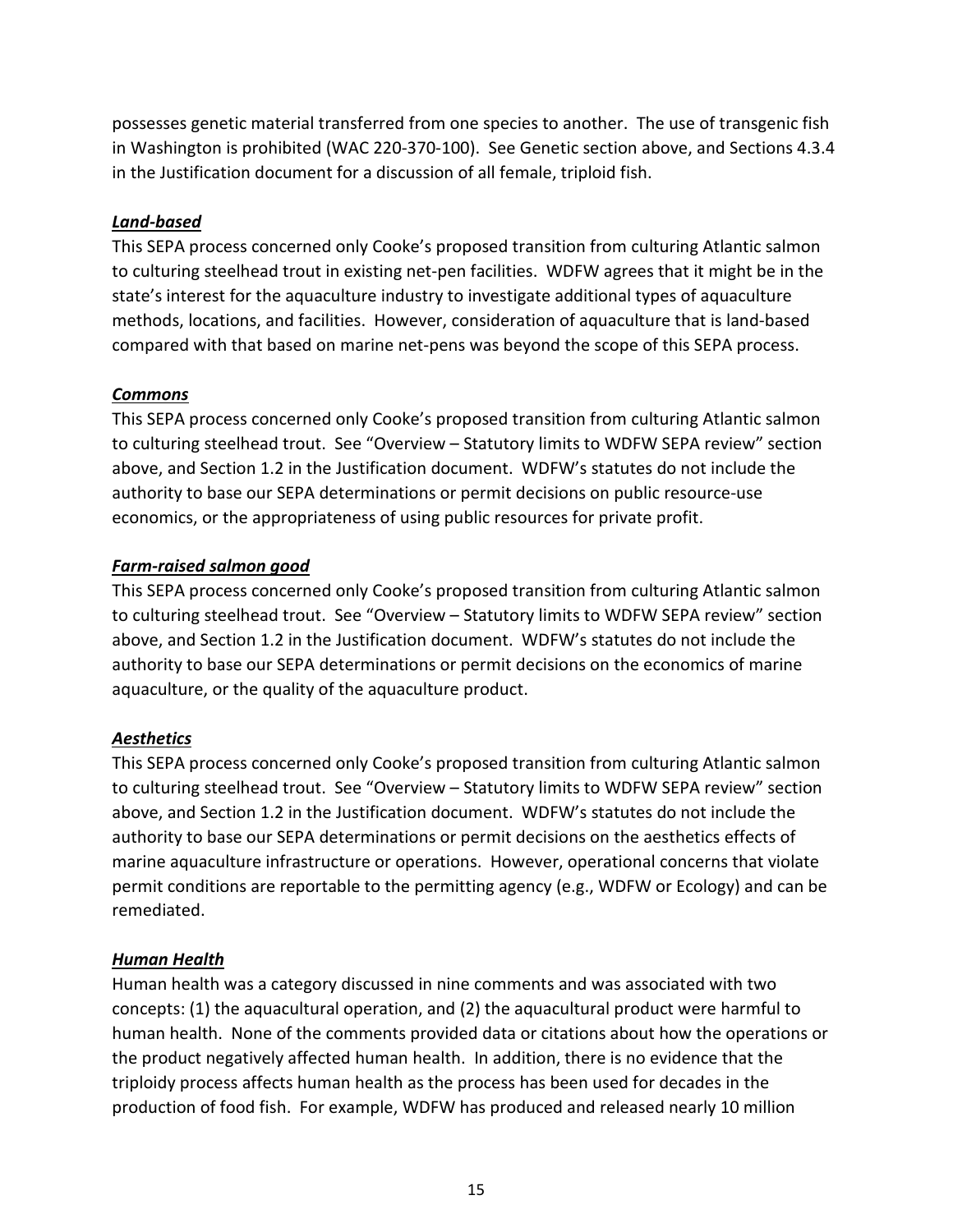triploid steelhead trout since 1995, to serve recreational fishers, with no indication that human health of those who caught and ate many of those fish was negatively affected by the triploid process.

## *Illegal bycatch*

The Canadian Government compiles and makes available the incidental finfish bycatch within British Columbia's marine finfish aquaculture farms. [4](#page-15-0) From 2011 through September 2019 there were 1256 bycatch incidents reported by the Canadian Government that involved a total of 708,574 fish. However, two of these incidents were the deliberate depopulation of the netpens to control the spread of IHNV outbreaks. These two incidents involved a single species (Pacific herring) and 406,366 fish, or 57% of the nine-year total. Overall, Pacific herring accounted for 638,950 (90%) of the total bycatch. The median number of fish caught as bycatch was eight individual fish per incident. A total of 308 Pacific salmon were caught in 87 incidents (median = 9 fish per incident in which they Pacific salmon were caught; mean = 3.5 fish per incident in which they Pacific salmon were caught; and mean = 0.25 fish per total incidents), and no steelhead trout were caught in any incident. The population-level effects of this bycatch are not known, but the number of fish caught per incident is small absolutely, and small relative to their population sizes. There is no reason to assume that the bycatch, if any, would differ between the farming of Atlantic salmon and the farming all-female triploid steelhead trout at these net-pen facilities. See also Section 4.4.1 in the Justification document.

## *Climate Change*

Climate change was mentioned in only six comments, most notably by the Washington Department of Natural Resources. WDFW has little doubt that climate change has and will continue to alter the terrestrial, freshwater, and marine environments in Washington. This change may have profound effects on wild, hatchery, and net-pen cultured salmonids. In fact, climate change may cause wild populations to go extinct, and may make it impossible to culture salmon in either hatcheries or in marine net-pens. Although we think that ultimately climate change will affect negatively commercial net-pen *operations and production* in Puget Sound, we disagree that Cooke Aquaculture's transitioning from Atlantic salmon to steelhead trout will make the effects of climate change worse for native salmonids in Puget Sound.

# *Hatchery feed production*

An under-appreciated environmental concern of net-pen aquaculture is the source and production of feed, as evident by the paucity of comments (n= 4) that included this category (Table 1). Feed can be composed in part of fishmeal and fish oil taken from harvested forage fish such as herring. This would create an environmental concern if such harvest was taken from depleted stocks or if more marine-sourced protein was needed to feed the cultured fish than was produced by the cultured fish themselves. See discussion at:

<span id="page-15-0"></span><sup>4</sup> <https://open.canada.ca/data/en/dataset/0bf04c4e-d2b0-4188-9053-08dc4a7a2b03>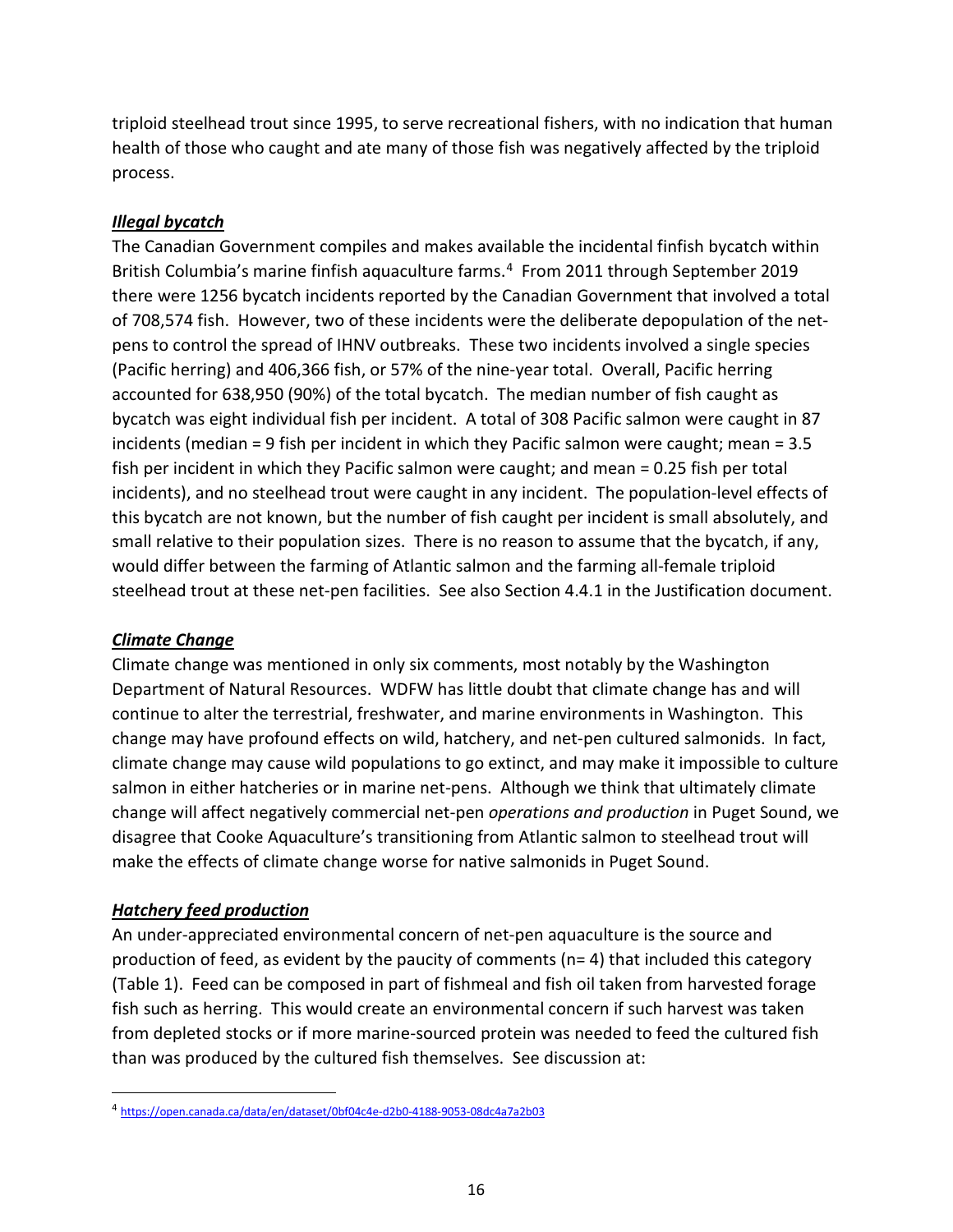## [https://www.fisheries.noaa.gov/insight/feeds-aquaculture#why-use-fishmeal-and-fish-oil-in-the-diets-](https://www.fisheries.noaa.gov/insight/feeds-aquaculture#why-use-fishmeal-and-fish-oil-in-the-diets-of-farmed-fish?)

[of-farmed-fish?](https://www.fisheries.noaa.gov/insight/feeds-aquaculture#why-use-fishmeal-and-fish-oil-in-the-diets-of-farmed-fish?) However, over the past decade or so there have been advances in the formulation of hatchery feed. More of the marine sources of protein and oil (fishmeal and fish oil) are from byproduct waste from harvest; marine fishmeal and fish oils are being replaced by terrestrial sources; and improved technology has resulted in better feed-weight to live fishweight ratio. By some estimates the ratio of the weight of marine fish protein in feed needed to produce one kilogram of farmed-salmon protein is now below one, indicating that net-pen farm production of salmon can result in a net increase in protein from marine waters. Most of the salmon-trout feed data are from Atlantic salmon. Although the nutritional requirements for culturing net-pen steelhead in Puget Sound may differ somewhat from that of Atlantic salmon, we do not anticipate that the sources of protein and oil in the feed used by Cooke Aquaculture to culture steelhead would differ significantly from that used to culture Atlantic salmon.

## *Navigation*

Four comments were concerned that the location of the net-pen infrastructure was either a hazard to or will disrupted marine navigation in Puget Sound. This SEPA process concerned only Cooke's proposed transition from culturing Atlantic salmon to culturing steelhead trout. Since Cooke Aquaculture will be using existing facilities, the location of these facilities in relationship to navigation was not a subject of the SEPA process.

## *Violates federal law*

The four comments that stated that Cooke Aquaculture and WDFW were breaking federal law did not state which law was being broken. WDFW is not aware of any federal law that is being broken by our SEPA MDNS or the issuance of the Marine Aquaculture Permit, nor have we been notified by the federal government that a law has been broken by our SEPA MDNS or the issuance of the Marine Aquaculture Permit.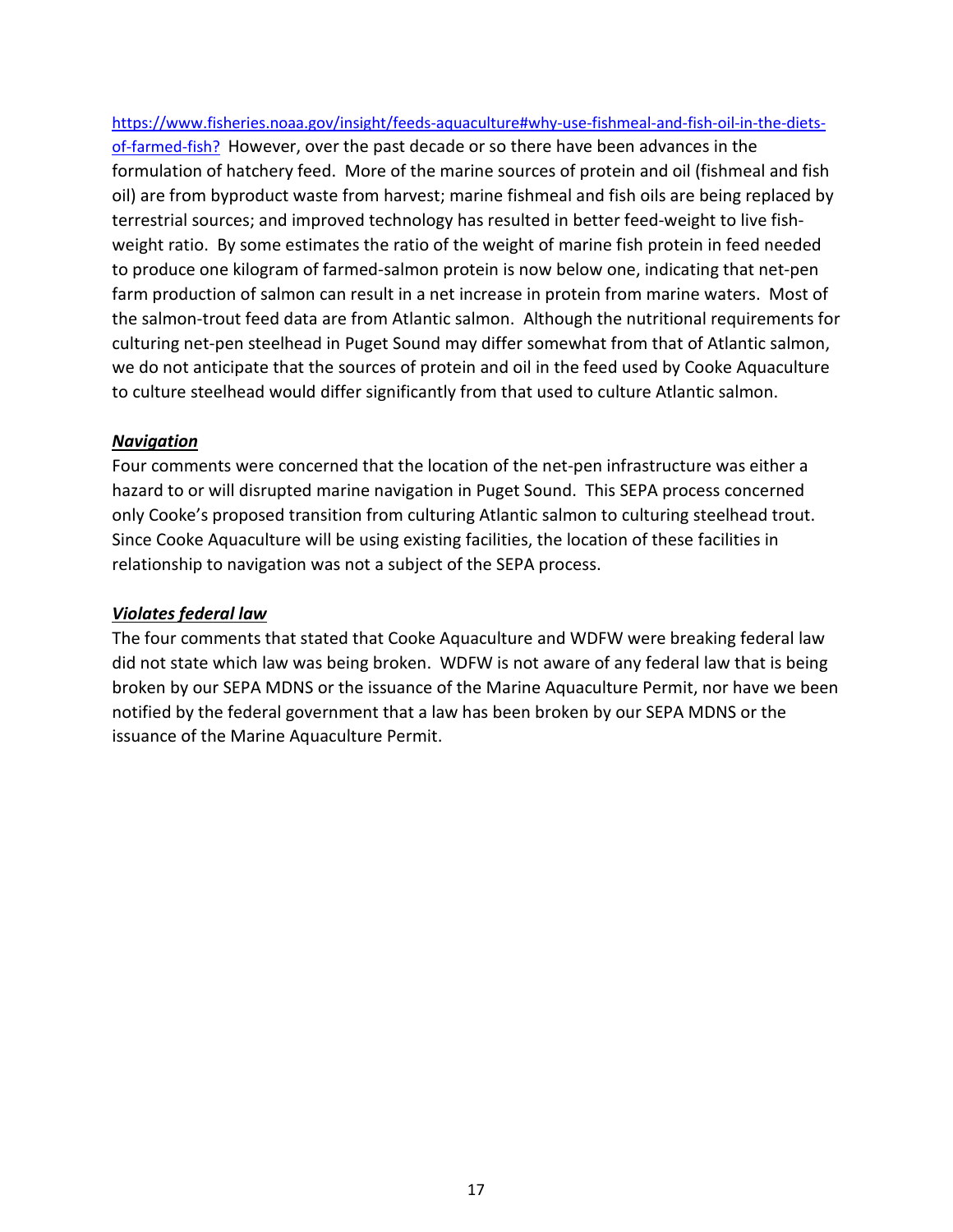**Table 1.** The frequency of subject categories considering only the unique comments (Unique) or including all comments even those that were identical or near-identical copies (With Duplicates). The Joint Ranks are the average ranks from the Unique and With Duplicate comments, and the table is sorted by the Joint Ranks. The green shading denotes those categories that are in the top quartile (25%) for each set of comments. The hashed green shading includes (forward hash) or does not include (backward hash) the General subject category

| <b>Subject Category</b>    | Count    |                           | <b>Percent Comments</b> |                           | Rank           |                           |       |
|----------------------------|----------|---------------------------|-------------------------|---------------------------|----------------|---------------------------|-------|
|                            | Original | With<br><b>Duplicates</b> | Original                | With<br><b>Duplicates</b> | Original       | With<br><b>Duplicates</b> | Joint |
| <b>Disease</b>             | 275      | 2912                      | 31%                     | 83%                       | $\overline{2}$ | $\mathbf{1}$              | 1.5   |
| Pollution                  | 252      | 2889                      | 29%                     | 82%                       | 3              | $\overline{2}$            | 2.5   |
| Cooke Aquaculture          | 231      | 2868                      | 26%                     | 81%                       | 4              | 3                         | 3.5   |
| General                    | 277      | 277                       | 31%                     | 8%                        | $\mathbf{1}$   | 8                         | 4.5   |
| Environmental review (EIS) | 170      | 1117                      | 19%                     | 32%                       | 5              | 5                         | 5     |
| Antibiotics                | 94       | 1784                      | 11%                     | 51%                       | 11             | 4                         | 7.5   |
| 2017 net-pen failure       | 111      | 1058                      | 13%                     | 30%                       | 9              | 6                         | 7.5   |
| Protect native fish        | 139      | 139                       | 16%                     | 4%                        | 6              | 9                         | 7.5   |
| Ecological                 | 136      | 136                       | 15%                     | 4%                        | $\overline{7}$ | 10                        | 8.5   |
| Infrastructure             | 126      | 126                       | 14%                     | 4%                        | 8              | 11                        | 9.5   |
| Genetic effects            | 76       | 1023                      | 9%                      | 29%                       | 14             | $\overline{7}$            | 10.5  |
| Orca                       | 98       | 98                        | 11%                     | 3%                        | 10             | 12                        | 11    |
| <b>Politics</b>            | 88       | 88                        | 10%                     | 2%                        | 12             | 13                        | 12.5  |
| Bioengineered              | 87       | 87                        | 10%                     | 2%                        | 13             | 14                        | 13.5  |
| Land-based                 | 71       | 71                        | 8%                      | 2%                        | 15             | 15                        | 15    |
| Commons                    | 44       | 44                        | 5%                      | 1%                        | 16             | 16                        | 16    |
| Farm-raised salmon good    | 40       | 40                        | 5%                      | 1%                        | 17             | 17                        | 17    |
| Aesthetics                 | 20       | 20                        | 2%                      | 1%                        | 18             | 18                        | 18    |
| Human Health               | 9        | 9                         | 1%                      | 0%                        | 19             | 19                        | 19    |
| Illegal bycatch            | 8        | 8                         | 1%                      | 0%                        | 20             | 20                        | 20    |
| No Content                 | 7        | 7                         | 1%                      | 0%                        | 21             | 21                        | 21    |
| Climate Change             | 6        | 6                         | 1%                      | 0%                        | 22             | 22                        | 22    |
| Hatchery feed production   | 4        | 4                         | 0%                      | 0%                        | 25             | 23                        | 24    |
| Navigation                 | 4        | 4                         | 0%                      | 0%                        | 24             | 24                        | 24    |
| Violates federal law       | 4        | 4                         | 0%                      | 0%                        | 23             | 25                        | 24    |
| Not applicable             | 1        | 1                         | 0%                      | 0%                        | 26             | 26                        | 26    |